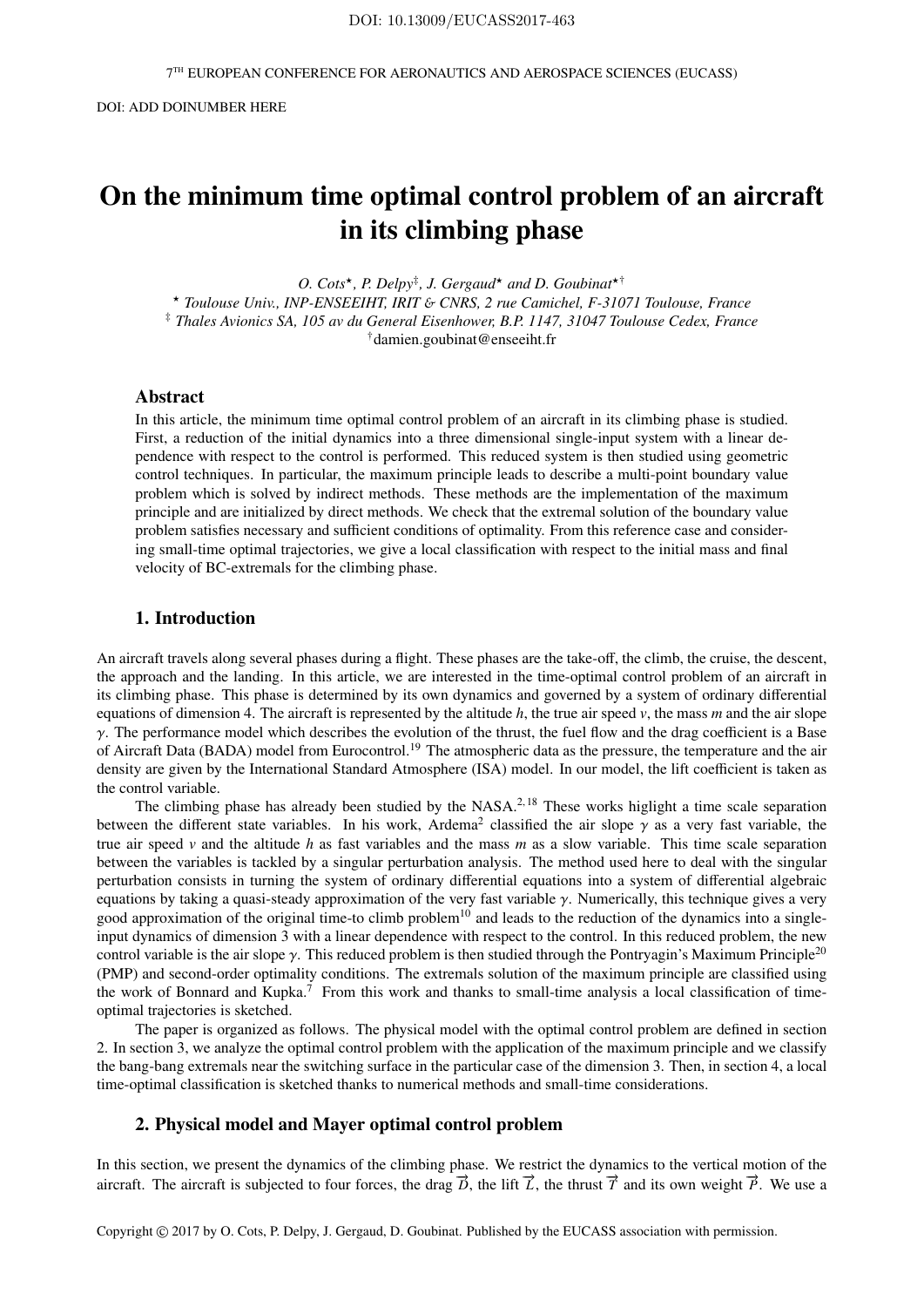#### DOI: 10.13009/EUCASS2017-463

#### MINIMUM TIME TO CLIMB OPTIMAL CONTROL PROBLEM

nonlinear point mass representation and we consider that all the forces apply on the center of gravity of the aircraft. Let assume that the thrust, the drag and the velocity vector  $\vec{v}$  are colinear. The application of the first dynamics principle, assuming that the earth system is galilean, provides the following four dimensional system:

$$
\dot{h} = v \sin(\gamma),\tag{1}
$$

$$
\dot{v} = \frac{T}{m} - \frac{1}{2} \frac{\rho S v^2}{m} C_D - g_0 \sin(\gamma),\tag{2}
$$

$$
\dot{m} = -C_s T,\tag{3}
$$

$$
\dot{\gamma} = \frac{1}{2} \frac{\rho S v}{m} C_L - \frac{g}{v} \cos(\gamma),\tag{4}
$$

where the state variables  $h$ ,  $v$ ,  $m$  and  $\gamma$  represent respectively the altitude, the velocity, the mass and the air slope. In this model, the fuel flow  $C_s$ , the thrust  $T$  and the drag coefficient  $C_D$  are given by the BAse of Aircraft Data<sup>19</sup> model:

$$
C_s(v) := C_{s,1}\left(1+\frac{v}{C_{s,2}}\right), \quad T(h) := C_{t,1}\left(1-\frac{h}{C_{t,2}}+h^2C_{t,3}\right), \quad C_D := C_{D,0}+C_{D,1}C_L^2,
$$

where the constants  $C_{s,i}$ ,  $C_{t,i}$  and  $C_{D,i}$  are specific to the aircraft. The International Standard Atmospheric model provides the expression of the pressure *P*, the temperature  $\Theta$  and the air density  $\rho$ :

$$
P(h) \coloneqq P_0 \left( \frac{\Theta(h)}{\Theta_0} \right)^{g_0/(\beta R)}, \quad \Theta(h) \coloneqq \Theta_0 - \beta h, \quad \rho(h) \coloneqq \frac{P(h)}{R\Theta(h)}.
$$

The remaining data are positive constants:  $g_0$  is the gravitational constant, *S* the wing area, *R* the specific constant of air,  $\beta$  the thermical gradient and  $P_0$ ,  $\Theta_0$  represent the pressure and temperature at the sea level.

Regarding the lift coefficient *C<sup>L</sup>* as the control variable looks like a natural idea in the considered dynamics. However, according to the work of Ardema<sup>2</sup> and Nguyen,<sup>18</sup> the dynamics contains slow (the mass *m*), fast (the altitude *h* and the velocity *v*) and very fast variables (the air slope γ). The time scale separation between the slow and the very fast variable is handled by a singular perturbation analysis which consists here in taking the very fast variable as the new control variable and replacing its corresponding dynamics by a quasi-steady approximation:

$$
0 = \frac{1}{2} \frac{\rho S v}{m} C_L - \frac{g}{v}
$$

,

where we also consider that the air slope remains small (from 0 to  $\gamma_{\text{max}} \coloneq 0.262$  radians) so we set cos( $\gamma$ )  $\approx 1$  and  $\sin(\gamma) \approx \gamma$ . These assumptions lead to the following affine controlled dynamics:

$$
\dot{x}(t) = f_0(x(t)) + u(t) f_1(x(t)),
$$

where  $x \coloneqq (h, v, m), u \coloneqq \gamma$ ,

$$
f_0(x) := \begin{pmatrix} 0 \\ \frac{T(h)}{m} - \frac{1}{2} \frac{\rho S v^2}{m} C_{D,0} + \frac{2m g_0}{\rho S v^2} C_{D,1} \\ -C_s T(h) \end{pmatrix} \text{ and } f_1(x) := \begin{pmatrix} v \\ -g_0 \\ 0 \end{pmatrix}.
$$

A previous work<sup>10</sup> has shown that this reduced system is a very good approximation of the original dynamics. Finally, the time-optimal climbing problem is defined by:

$$
\begin{cases}\n\min_{u(\cdot),\ t_f} t_f, \\
\dot{x}(t) = f_0(x(t)) + u(t) f_1(x(t)), \quad |u(t)| \le u_{\text{max}}, \quad \forall t \in [0, t_f] \text{ a.e., } x(0) = x_0, \\
b(x(t_f)) = 0,\n\end{cases} (P_{t_f})
$$

where  $u_{\text{max}} \coloneqq \gamma_{\text{max}}$ ,  $x_0 \coloneqq (h_0, v_0, m_0)$  and  $x_f \coloneqq (h_f, v_f, m_f)$  are totally determined and where

$$
b(x) := \begin{pmatrix} h - h_f \\ v - v_f \\ m - m_f \end{pmatrix}.
$$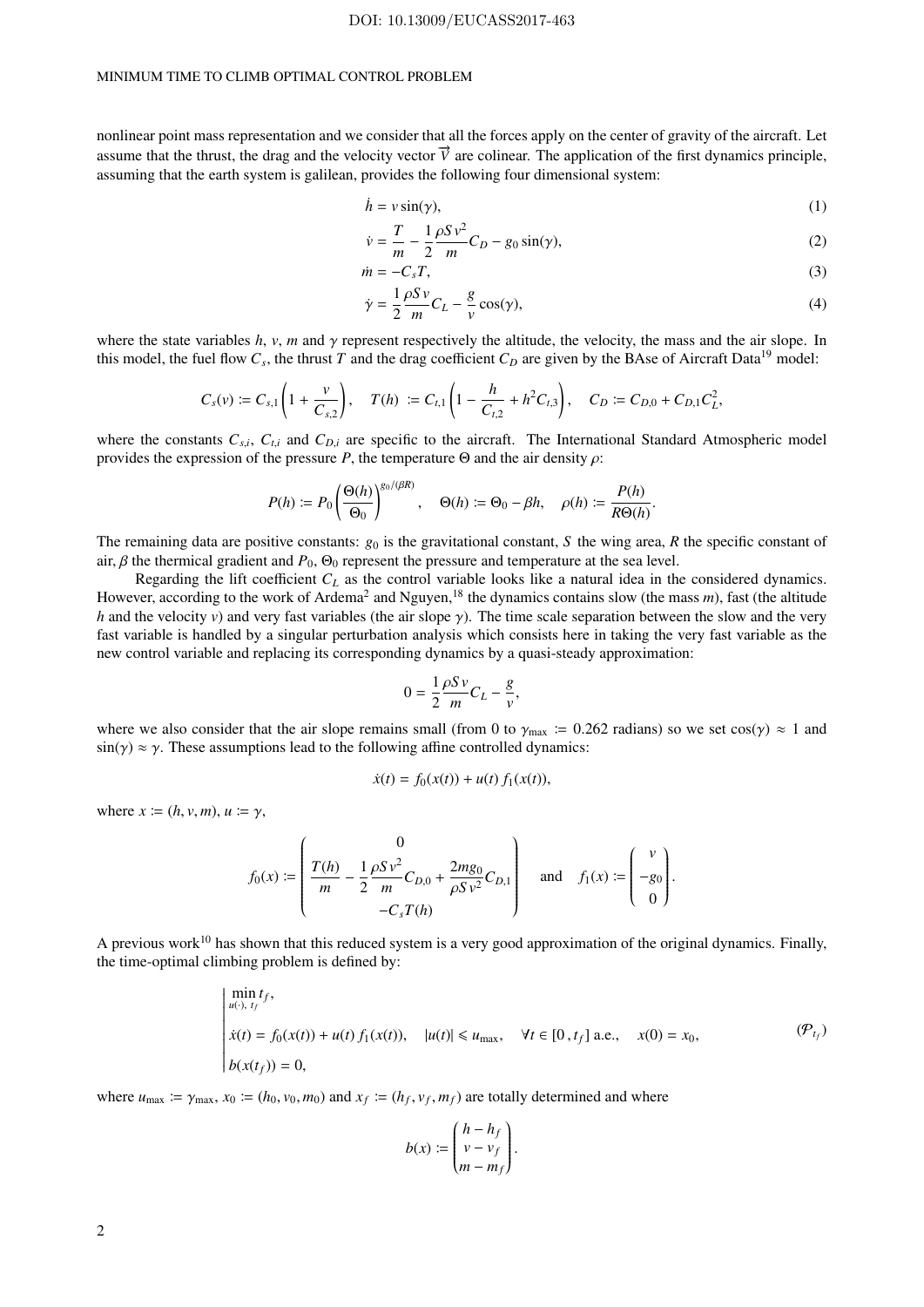## 3. Analysis of the time-optimal problem using the maximum principle

## 3.1 Necessary optimality conditions and singular trajectories

Let define the pseudo-Hamiltonian of the Mayer optimal control problem  $(\mathcal{P}_{t_f})$ 

$$
H: \mathbb{R}^n \times (\mathbb{R}^n)^* \times \mathbb{R} \to \mathbb{R}
$$
  

$$
(x, p, u) \mapsto H(x, p, u) := \langle p, f_0(x) \rangle + u \langle p, f_1(x) \rangle.
$$

If  $(\bar{u}(\cdot), \bar{t}_f)$  is a solution of  $(\mathcal{P}_{t_f})$  with  $\bar{x}(\cdot)$  the associated trajectory, then, the maximum principle<sup>20</sup> asserts that there exists a real number  $p^0 \le 0$  and an absolutely continuous function  $\bar{p}(\cdot)$ :  $[0, \bar{t}_f] \to (\mathbb{R})^*$  such that  $(\bar{p}(\cdot), p^0) \ne (0, 0)$ . Besides, for  $t \in [0, \bar{t}_f]$  a.e., we have

$$
\dot{\bar{x}}(t) = \frac{\partial H}{\partial p}(\bar{x}(t), \bar{p}(t), \bar{u}(t)), \quad \dot{\bar{p}}(t) = -\frac{\partial H}{\partial x}(\bar{x}(t), \bar{p}(t), \bar{u}(t)),\tag{5}
$$

and the maximization condition holds:

$$
H(\bar{x}(t), \bar{p}(t), \bar{u}(t)) = \max_{|w| \le u_{\max}} H(\bar{x}(t), \bar{p}(t), w).
$$
 (6)

For our time-optimal problem, the following boundary conditions must be fulfilled:

$$
b(\bar{x}(\bar{t}_f)) = 0,\tag{7}
$$

$$
H(\bar{x}(\bar{t}_f), \bar{p}(\bar{t}_f), \bar{u}(\bar{t}_f)) = -p^0.
$$
\n
$$
(8)
$$

**Definition 1.** We call an extremal a triplet  $(x(\cdot), p(\cdot), u(\cdot))$  which satisfies equations (5) and (6) and such that  $H > 0$ along it. It is called a BC-extremal if it satisfies also (7) and (8).

*Remark* 1. We only consider extremals in the normal case ( $p^0 \neq 0$ ), and by homogeneity we take  $p^0 = -1$ . Besides, for any extremal  $(x(\cdot), p(\cdot), u(\cdot))$ , the adjoint vector  $p(\cdot)$  never vanishes.

The singular extremals play an important role in this study. A complete study of these extremals can be found in the work of Bonnard and Chyba<sup>5</sup> but here, we focus our analysis on a single-input affine system in dimension 3. First, we give a propostion which characterizes the singular extremals. We use this proposition as a definition of the singular extremals.

**Proposition 3.1.** *The control u(·) with its associated trajectory*  $x(\cdot)$  *are singular on* [0, *T*] *if and only if there exists a non zero adjoint*  $p(\cdot)$  *such that*  $(x(\cdot), p(\cdot), u(\cdot))$  *is solution a.e. on* [0, *T*] *of the following equations:* 

$$
\dot{x}(t) = \frac{\partial H}{\partial p}(x(t), p(t), u(t)),
$$
\n
$$
\dot{p}(t) = -\frac{\partial H}{\partial x}(x(t), p(t), u(t)),
$$
\n
$$
0 = \frac{\partial H}{\partial u}(x(t), p(t), u(t)).
$$

Definition 2. Let consider a smooth manifold *M* and a set of local coordinates *x*.

- Lie derivative. The Lie derivative of a smooth function f on M along the vector field F is defined by  $f \mapsto F \cdot f$ with  $(F \cdot f)(x) := df(x)F(x)$  for all x in M. We also say that the smooth vector field F acts on a smooth function *f* .
- Lie bracket. The Lie bracket of two smooth vector fields  $F_0$  and  $F_1$  defined on *M* is defined by  $F_1 \mapsto [F_0, F_1] :=$  $F_0 \cdot F_1 - F_1 \cdot F_0$ , *i.e.*  $[F_0, F_1](x) = dF_0(x)F_1(x) - dF_1(x)F_0(x)$ .
- Poisson bracket. Denoting  $H_0$  and  $H_1$ , the Hamiltonian lifts associated to  $F_0$  and  $F_1$ , we defined by  $\{H_0, H_1\}$  =  $\vec{H}_0 \cdot H_1 = H_{[F_0, F_1]}$  the Poisson bracket between  $H_0$  and  $H_1$ , where  $\vec{H} \coloneqq (\partial_p H, -\partial_x H)$ . We note  $H_{01}$  the Poisson bracket between  $H_0$  and  $H_1$  and  $H_{001}$  the Poisson bracket between  $H_0$  et  $H_{01}$ .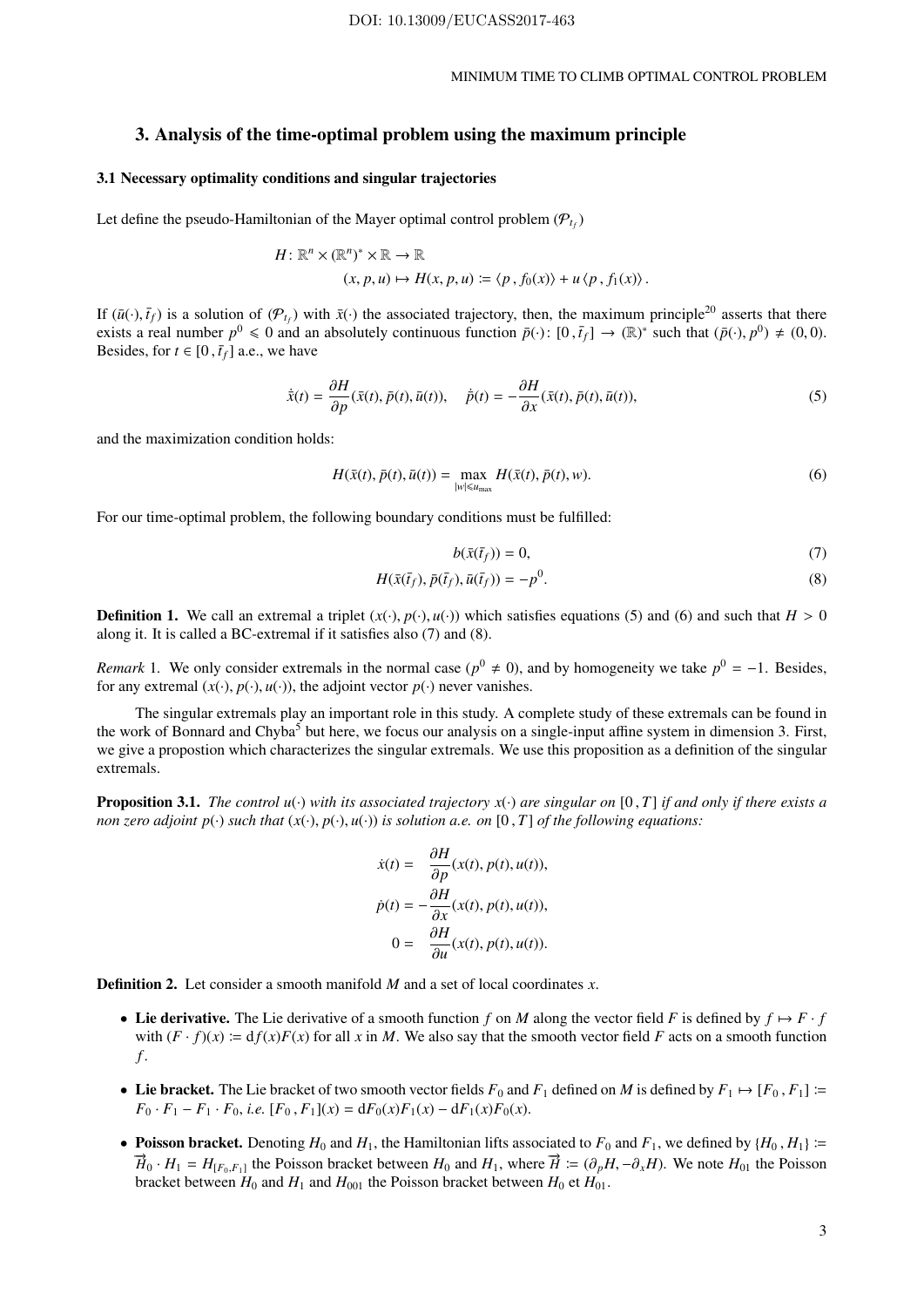In our problem,  $\partial_{\mu}H = H_1 = 0$  has to be differentiated at least twice along an extremal to compute the control and one gets:

$$
H_1 = H_{01} = H_{001} + u H_{101} = 0.
$$

A singular extremal along which  $H_{101} \neq 0$  is called of minimal order and the corresponding control is given by

$$
u_s(z) := -\frac{H_{001}(z)}{H_{101}(z)},
$$

where  $z = (x, p)$ . Plugging such  $u_s$  into *H* defines a true Hamiltonian, denoted  $h_s$ , whose solutions initiating from  $H_1 = H_{01} = 0$  define the singular extremals of minimal order outside  $H_{101} = 0$ . We also have the following additional necessary conditions of optimality deduced from the high-order maximum principle.<sup>14</sup> If the singular control  $u_s(\cdot)$ is non saturating, *i.e.*  $|u_s(\cdot)| < u_{\text{max}}$ , then the generalized Legendre-Clebsch condition must hold along the associated singular extremal:

$$
\frac{\partial}{\partial u}\frac{\partial}{\partial t^2}\frac{\partial H}{\partial u} = H_{101} \ge 0.
$$
\n(9)

Introducing the determinants,

$$
D_0(x) := \det(f_1(x), f_{01}(x), f_0(x)),
$$
  
\n
$$
D_{001}(x) := \det(f_1(x), f_{01}(x), f_{001}(x)),
$$
  
\n
$$
D_{101}(x) := \det(f_1(x), f_{01}(x), f_{101}(x)),
$$

then the singular trajectories and control are given by the following proposition.

Proposition 3.2. *The singular trajectories satisfy*

$$
\dot{x}(t) = f_0(x(t)) - \frac{D_{001}(x(t))}{D_{101}(x(t))} f_1(x(t)),
$$

*outside*  $\{x \in \mathbb{R}^3 \mid D_{101}(x) = 0\}.$ 

*Proof.* Along a singular extremal,  $H_1(z(\cdot)) \equiv 0$ , so differentiating twice this quantity with respect to the time leads to

$$
\langle p, f_1(x) \rangle = \langle p, f_{01}(x) \rangle = \langle p, f_{001}(x) + u f_{101}(x) \rangle = 0
$$

along the extremal. Since  $p(\cdot)$  does not vanish, then we have det( $f_1(x)$ ,  $f_{01}(x)$ ,  $f_{001}(x) + u f_{101}(x) = 0$  along the singular extremal and by linearity of the determinant we obtain the expected result extremal and by linearity of the determinant, we obtain the expected result.

*Remark* 2*.* In this case, the singular control is given in feedback form and we note with the same notation:

$$
u_s(x) := -\frac{D_{001}(x)}{D_{101}(x)}.\t(10)
$$

**Proposition 3.3.** Along any singular extremal such that  $D_0 \neq 0$  we have

$$
H_{101} \geq 0 \iff D_0 D_{101} \geq 0.
$$

*Proof.* Along any singular extremal  $(x(\cdot), p(\cdot), u(\cdot))$ , if  $D_0(x) \neq 0$  then span $(\{f_1(x), f_{01}(x)\})$  is a plane of  $\mathbb{R}^3$  which separates this space into two half spaces and for which *p* is a normal vector (since  $\langle p, f_1(x) \rangle = \langle p, f_0(x) \rangle = 0$  along the singular extremal. Besides, since  $H(x, p, u) = H_0(x, p) = \langle p, f_0(x) \rangle > 0$  along the singular extremal, then *p* and *f*<sub>0</sub>(*x*) are in the same half space. At the end,  $H_{101}(x, p) = \langle p, f_{101}(x) \rangle \ge 0$  if and only if  $f_{101}(x)$  and  $f_0(x)$  are in the same half space, whence the result. same half space, whence the result.

**Corollary 3.4.** *The strict generalized Legendre-Clebsch condition* (9) *becomes*  $D_0 D_{101} > 0$  *along a singular arc.*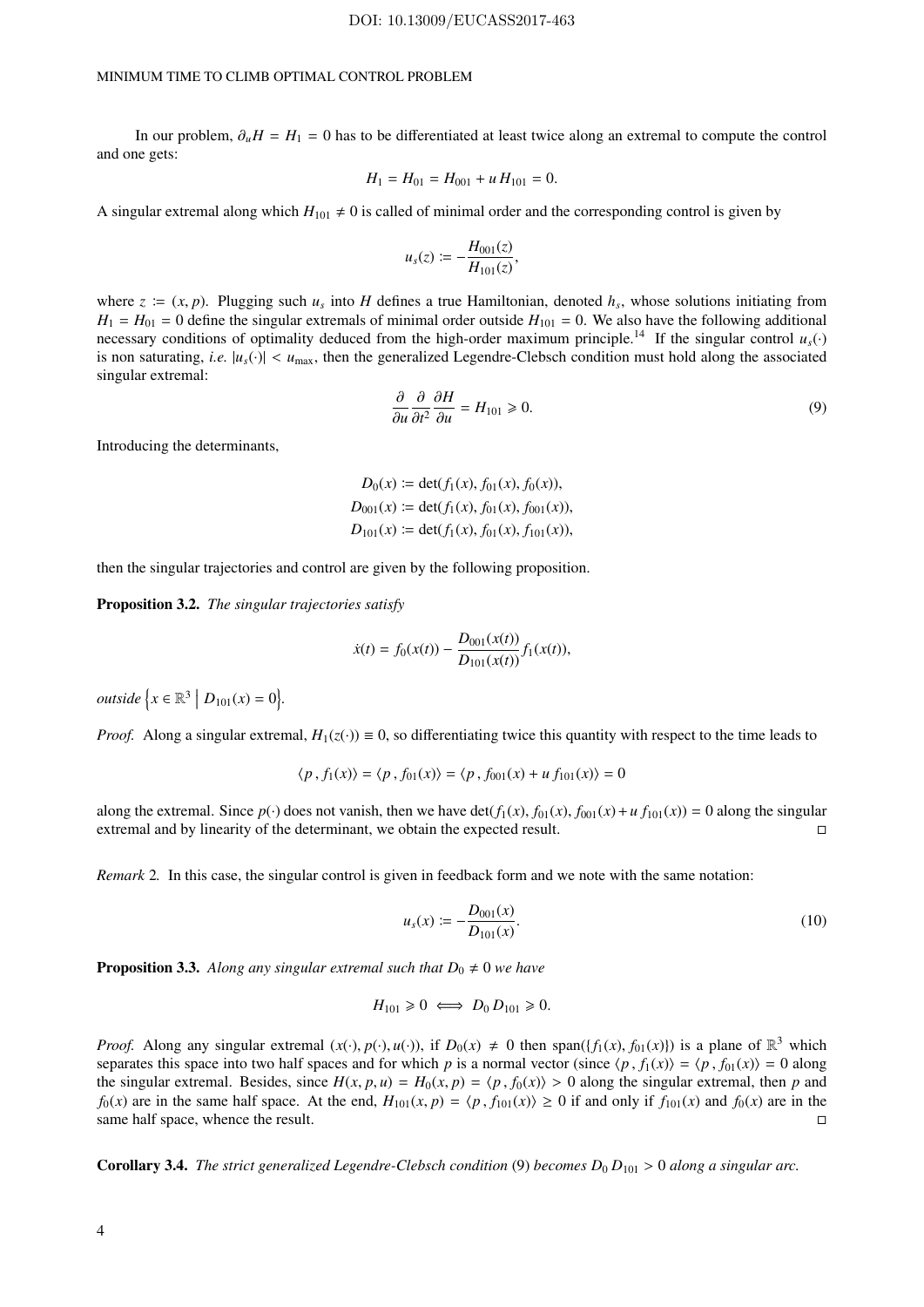## 3.2 Generic classification of the bang-bang extremal near the switching surface.

Along a singular extremal we have  $\partial_{\mu}H = 0$ . In our particular case of a single-input affine system this condition becomes  $H_1(z(t)) = 0$ . Let define the sets  $\Sigma_1$  and  $\Sigma_s$ , such that  $\Sigma_1$  represents the switching surface, *i.e.*  $\Sigma_1$  :=  $\{z := (x, p) \in \mathbb{R}^n \times (\mathbb{R}^n)^* | H_1(z) = 0\}$ , and where  $\Sigma_s := \{z := (x, p) \in \mathbb{R}^n \times (\mathbb{R}^n)^* | H_1(z) = H_{01}(z) = 0\}$  contains all the singular extremals. We define the switching function  $\Phi$ :  $t \mapsto \Phi(t) := H_1(z(t))$  and we note  $\Phi_+$  (resp.  $\Phi_-$ ) if the control along the extremal is  $u_{\text{max}}$  (resp.  $-u_{\text{max}}$ ). The first and second derivatives of  $\Phi$ <sub>±</sub> are given by:

$$
\dot{\Phi}_{\pm}(t) = H_{01}(z(t)),
$$
  
\n
$$
\ddot{\Phi}_{\pm}(t) = H_{001}(z(t)) \pm u_{\text{max}} H_{101}(z(t)).
$$

**Definition 3.** An extremal is said bang-bang on [0,  $t_f$ ] if it is composed of a finite number of arcs of the form  $\sigma_+$  and σ<sup>−</sup> where σ<sup>+</sup> (resp. σ−) represents a bang arc for which *u*(·) ≡ *u*max (resp. −*u*max). In a similar way, σ*<sup>s</sup>* represents a singular trajectory and we denote by  $\sigma_1 \sigma_2$  an arc  $\sigma_1$  followed by an arc  $\sigma_2$ .

Near the switching surface  $\Sigma_1$ , the behavior of the extremals for a single-input affine system is detailled in the work of Kupka.<sup>15</sup> We have the following:

**Ordinary point.** Let consider  $z_0 := (x_0, p_0) \in \Sigma_1 \setminus \Sigma_s$  and  $t_0$  its associated time such that  $z_+(t_0) = z_-(t_0) = z_0$ , where  $z_+(\cdot)$  (resp. *z*−(·)) represents the extremal with  $u(\cdot) \equiv u_{\text{max}}$  (resp.  $u(\cdot) \equiv -u_{\text{max}}$ ). According to the maximum principle, near  $\Sigma_1$ , the extremal is of the form  $\sigma_-\sigma_+$  if  $\dot{\Phi}(t_0) > 0$  and  $\sigma_+\sigma_-$  if  $\dot{\Phi}(t_0) < 0$ .

Fold point. Let consider now a point  $z_0 \in \Sigma_s$  and assume that  $\Sigma_s$  is a smooth manifold of codimension two. Let denote  $t_0$  the time associated to  $z_0$ . At  $t_0$ , the extremal has a contact of order at least two with  $\Sigma_1$ . If the contact is exactly of order two, *i.e.*  $\ddot{\Phi}_{\pm}(t_0) \neq 0$ , then locally  $z_0$  is a fold point and three different behaviors can be encountered.

- Parabolic case:  $\ddot{\Phi}_+(t_0) \ddot{\Phi}_-(t_0) > 0$ . The singular extremal at the switching time is not admissible and every extremal is of the form  $\sigma_+ \sigma_- \sigma_+$  or  $\sigma_- \sigma_+ \sigma_-$  with at most two switchings.
- $-$  Hyperbolic case:  $\ddot{\Phi}_+(t_0) > 0$  and  $\ddot{\Phi}_-(t_0) < 0$ . A connection with a singular extremal is possible and locally each extremal is of the form  $\sigma_{+}\sigma_{s}\sigma_{+}$  (by convention each arc of the sequence can be empty).
- Elliptic case:  $\ddot{\Phi}_+(t_0) < 0$  and  $\ddot{\Phi}_-(t_0) > 0$ . In this case, a connection with a singular extremal is not possible. The elliptic trajectories are then bang-bang with no uniform bound on the number of switchings.

Let assume  $D_0(x) \neq 0$ , then the family  $(f_0(x), f_1(x), f_{01}(x))$  forms a basis of  $\mathbb{R}^3$  and there exists  $(\alpha, \alpha_1, \alpha_{01}) \in \mathbb{R}^3$ and  $(\beta, \beta_1, \beta_{01}) \in \mathbb{R}^3$  such that

$$
f_{001}(x) - u_{\text{max}} f_{101}(x) = \alpha f_0(x) + \alpha_1 f_1(x) + \alpha_{01} f_{01}(x),
$$
  

$$
f_{001}(x) + u_{\text{max}} f_{101}(x) = \beta f_0(x) + \beta_1 f_1(x) + \beta_{01} f_{01}(x).
$$

By linearity of the determinant, we have

$$
D_{001}(x) - u_{\text{max}} D_{101}(x) = \alpha D_0(x),
$$
  

$$
D_{001}(x) + u_{\text{max}} D_{101}(x) = \beta D_0(x),
$$

and since  $D_0(x) \neq 0$  then we can compute  $\alpha$  and  $\beta$  along the trajectory. Besides, along any singular extremal, these quantitities can be linked to the signs of  $\ddot{\Phi}_\pm(t)$ :

$$
\Phi_{-}(t) = \langle p(t), f_{001}(x(t)) - u_{\text{max}} f_{101}(x(t)) \rangle = \alpha(t) H_0(z(t)), \n\ddot{\Phi}_{+}(t) = \langle p(t), f_{001}(x(t)) + u_{\text{max}} f_{101}(x(t)) \rangle = \beta(t) H_0(z(t)),
$$

with  $H_0(z(t)) > 0$ . Denoting  $t_0$  the time when the extremal has a contact with the switching surface  $\Sigma_1$ , the behavior of the trajectory near  $z_0$  is given by the signs of  $\alpha(t_0)$  and  $\beta(t_0)$ . Indeed, the trajectory is

- Hyperbolic if  $\alpha(t_0) < 0$  and  $\beta(t_0) > 0$ ,
- Elliptic if  $\alpha(t_0) > 0$  and  $\beta(t_0) < 0$ ,
- Parabolic if  $\alpha(t_0) \beta(t_0) > 0$ .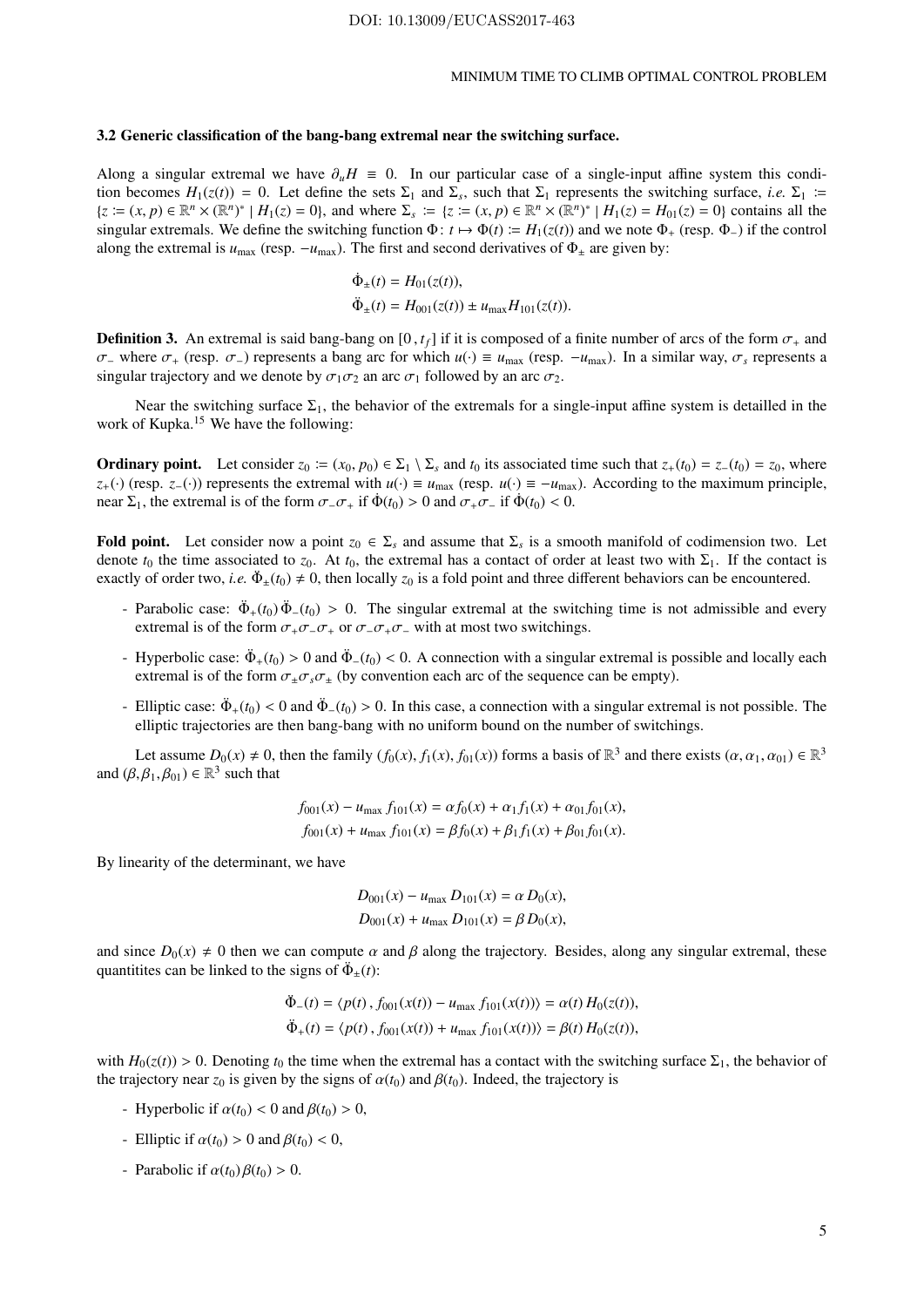#### 3.3 Second-order optimality conditions

This section relies on the work of Bonnard and Kupka<sup>7</sup> about second-order optimality conditions.

**Definition 4.** Let *z*(·) be a reference singular solution of  $\vec{h}_s$  on [0,  $t_f$ ] and contained in  $\Sigma_s$ . The variational equation

$$
\delta \dot{z}(t) = d\vec{h}_s(z(t)) \cdot \delta z(t),
$$
  

$$
dH_1(z(t)) \cdot \delta z(t) = dH_{01}(z(t)) \cdot \delta z(t) = 0,
$$

is called Jacobi equation. A Jacobi field  $J(\cdot) := (\delta x(\cdot), \delta p(\cdot))$  is a non-zero solution of the Jacobi equation. It is said semi-vertical at time *t* if  $\delta x(t) \in \mathbb{R} f_1(x(t))$ . The time  $0 \le t_1 \le t_f$  is said to be conjugate if there exists a Jacobi field  $J(\cdot)$ semi-vertical at  $t = 0$ ,  $t = t_1$  and the points  $x_0 = x(0)$  and  $x_1 = x(t_1)$  are said to be conjugate.

**Assumption 3.5.** Let  $z(\cdot) = (x(\cdot), p(\cdot))$  be a reference singular extremal curve on [0,  $t_f$ ] solution on  $\Sigma_s$  and we assume *the following:*

- *-*  $f_0(x)$  *and*  $f_1(x)$  *are linearly independant along*  $x(\cdot)$ *. H*<sub>101</sub>( $z(\cdot)$ ) *is not equal to zero along*  $z(\cdot)$  *and*  $x(\cdot)$  *is injective.*
- The space  $K(t) := \left\{ ad^k f_0 \cdot f_1(x(t)) \mid k = 0, ..., n-2 \right\}$  has codimension one, where  $ad^0 f_0 \cdot f_1(x(t)) = f_1(x(t))$  and  $\text{ad} f_0 \cdot f_1(x(t)) = f_{01}(x(t)).$
- *-*  $h_s(z(t)) = \langle p(t), f_0(x(t)) + u_s(z(t)) f_1(x(t)) \rangle$  *is not equal to zero along z*(·).

Then we have the following theorem in the case of a single-input affine system.

**Theorem 3.6.** Let consider  $t_c$  the first conjugate time. Under assumptions 3.5, the reference singular trajectory  $x(\cdot)$  is *C* 0 *-locally time minimizing in the hyperbolic case and time maximizing in the elliptic case on* [0 , *tc*)*.*

*Remark* 3. Moreover, the trajectory  $x(\cdot)$  is not time optimal in  $L^{\infty}$ -topology on [0, *t*], for every  $t > t_c$ .

From now on, the sufficient conditions of optimality come down to the search of the first conjugate time *tc*. In the case of an affine system in dimension 3, the singular control is independent of the adjoint variable *p* and we can give the following characterization of a Jacobi field  $J(\cdot)$  along the state variable  $x(\cdot)$ , assuming that  $x(\cdot)$  is a singular trajectory contained in the set  $\left\{x \in \mathbb{R}^3 \mid D_{101}(x) \neq 0\right\}$  on  $[0, t_f]$ .

Proposition 3.7. *A Jacobi field J*(·) *along x*(·) *for a three dimensional system is a non trivial solution of the variational equation*

$$
\delta \dot{x}(t) = \frac{\partial}{\partial x}(f_0 + u_s f_1)(x(t)) \cdot \delta x(t),
$$
  

$$
\delta x(0) \in \mathbb{R} f_1(x(0)).
$$

Then the first conjugate time is the first time  $t_c > 0$  such that

$$
\det(J(t_c), f_0(x(t_c)), f_1(x(t_c))) = 0,
$$

since by assumption  $f_0$  and  $f_1$  are linearly independent and *J* is colinear at  $f_1$  only at the times 0 and  $t_c$ .

## 4. Application to a medium-haul aircraft

# 4.1 Solving  $(\mathcal{P}_{t_f})$  with direct and indirect numerical methods

#### 4.1.1 Numerical methods

For small-time trajectories, near the switching surface the parabolic, elliptic and hyperbolic classification is valid. On the other hand, "long"-time optimal trajectories, *i.e.* solution of  $(P_{t_f})$ , must minimize the travel time on each sub-interval no matter what the length of the interval is. From this fact, we consider that the time-optimal climbing trajectory is composed of a concatenation of hyperbolic, parabolic or elliptic arcs. Two types of numerical methods are used in order to solve the problem  $(\mathcal{P}_{t_f})$ : a direct method to determine the optimal structure and to get a good initial guess (see figure 1) in order to make the indirect method converge (see figure 3) which gives a refined solution and make possible a fine analysis of the problem (see figure 8).

Firstly, we use the so-called direct approach wich consists in transforming the infinite dimensional optimal control problem  $(\mathcal{P}_{t_f})$  into a finite dimensional optimization problem (NLP). This is done by a discretization in time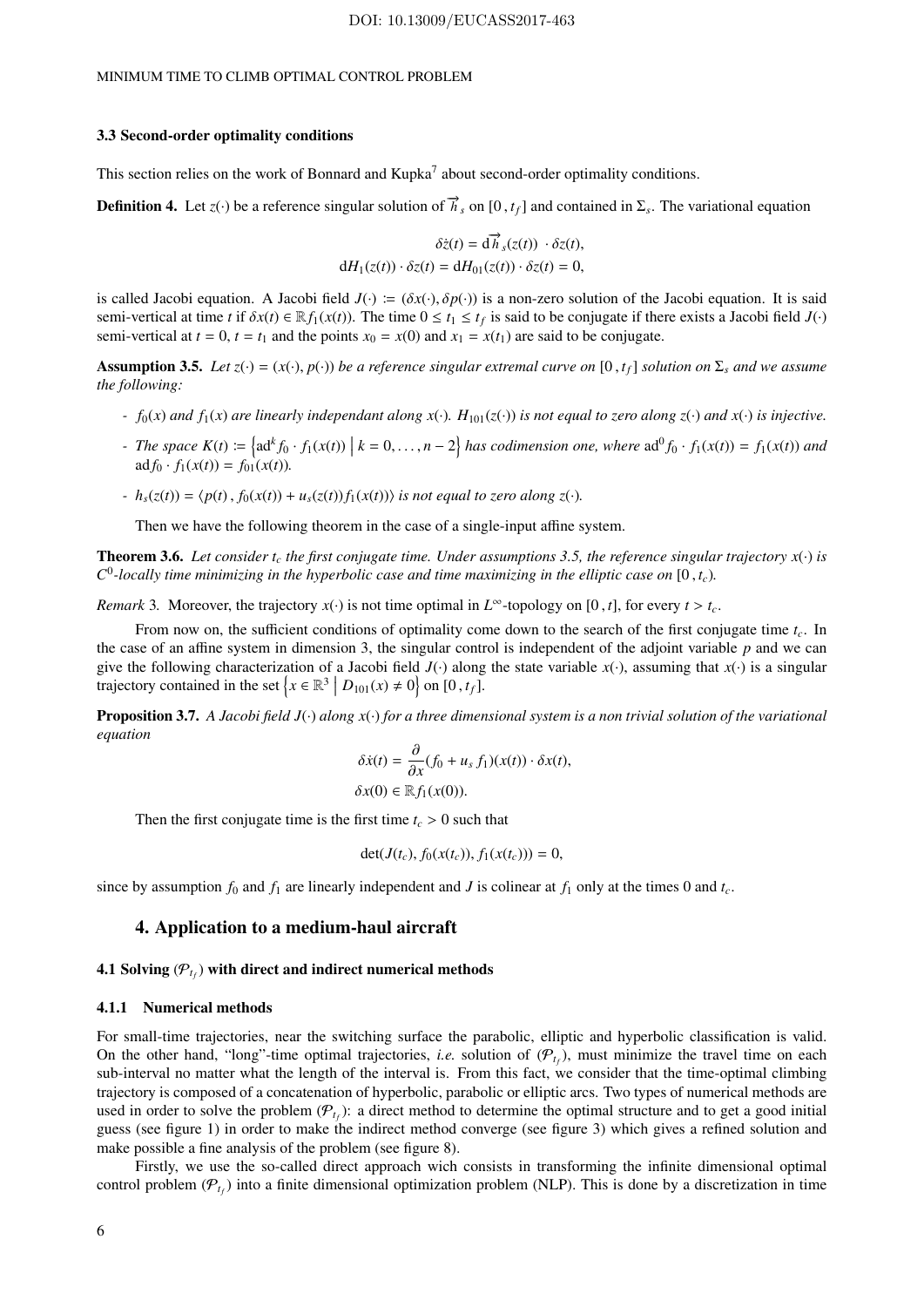applied to the state and control variables, as well as the dynamics equation. These methods are usually less precise than indirect methods based on Pontryagin's Maximum Principle, but more robust with respect to the initialization. Also, they are more straightforward to apply, hence their wide use in industrial applications. We refer the reader to for instance the books of Betts<sup>3</sup> and Gerdts<sup>11</sup> for more details on direct transcription methods and NLP algorithms. About the direct methods, all the tests were run using the  $Bocop<sup>4</sup>$  software and the discretized nonlinear optimization problems were solved by the well-known *Ipopt*<sup>21</sup> solver.

When the structure of the solution is known, we use indirect methods to refine the solution. More precisely, we use multiple shooting techniques which consists in solving a Multi-Point Boundary Value Problem (MPBVP) obtained from the application of the maximum principle. The MPBVP is then transformed into a system of nonlinear equations which is solved by a Newton-like algorithm. See the book of Bulirsch and Stoer<sup>8</sup> for details about indirect methods. About the indirect methods, all the tests were run using the *HamPath*<sup>9</sup> software and the system of nonlinear equations were solved by the *hybrj*<sup>17</sup> routine.

## 4.1.2 Numerical results

In this paper, the direct methods are used to determine the structure of the trajectory and to initialize the indirect methods. The figure 1 shows the resulting control for a middle-haul aircraft. This solution is computed using a gauss scheme of order 4 with 750 nodes of discretization. The final time is  $t_f \approx 654$  s and the data which describes the aircraft and the atmosphere are presented in table 1. This aircraft starts from  $x_0 = (3480, 128.6, 69000)$  up to the beginning of the cruise defined by  $x_f = (9144, 191, 68100)$ .

| Data      | Value                   | Unit                  | Data                                                             | Values                 | Unit               |
|-----------|-------------------------|-----------------------|------------------------------------------------------------------|------------------------|--------------------|
| S         | $1.226 \times 10^{2}$   | m <sup>2</sup>        | $\Theta_0$                                                       | $2.882 \times 10^{2}$  | K                  |
| $C_{D,0}$ | $2.42 \times 10^{-2}$   |                       |                                                                  | $6.500 \times 10^{-3}$ | $K.m^{-1}$         |
| $C_{D,1}$ | $4.690 \times 10^{-2}$  |                       | $P_0$                                                            | $1.013 \times 10^{6}$  | Pa                 |
| $C_{T,1}$ | $1.410 \times 10^5$     | N                     | 80                                                               | 9.810                  | $N.m^{-1}$         |
| $C_{T,2}$ | $4.892 \times 10^{4}$   | ft                    | $\boldsymbol{R}$                                                 | $2.880 \times 10^{2}$  | $J.kg^{-1}.K^{-1}$ |
| $C_{T,3}$ | $6.500 \times 10^{-11}$ | $ft^{-2}$             | $\gamma_{\text{air}}$                                            |                        |                    |
| $C_{S,1}$ | $6.333 \times 10^{-1}$  | $kg.min^{-1}.kN^{-1}$ | $\kappa \coloneqq \gamma_{\text{air}}/(\gamma_{\text{air}} - 1)$ | $2.857 \times 10^{-1}$ |                    |
| $C_{S,2}$ | $8.590 \times 10^{-2}$  | kts                   |                                                                  |                        |                    |

Table 1: Constant data of a middle-haul aircraft and constant data of the atmospheric model during the climbing phase.



Figure 1: Control law for a time-optimal trajectory using direct methods obtained with a gauss discretization scheme of order 4 using 750 nodes. The control seems to follow a structure of the form  $\sigma_-\sigma_s\sigma_+$ .

The resulting control seems to be of the form  $\sigma_-\sigma_s\sigma_+$ , this structure reminds the hyperbolic case where the structure of the control is given by  $\sigma_{+}\sigma_{s}\sigma_{+}$ . Let check this structure with the indirect methods. The *HamPath* software computes from the maximized Hamiltonian the corresponding adjoint system thanks to automatic differentiation.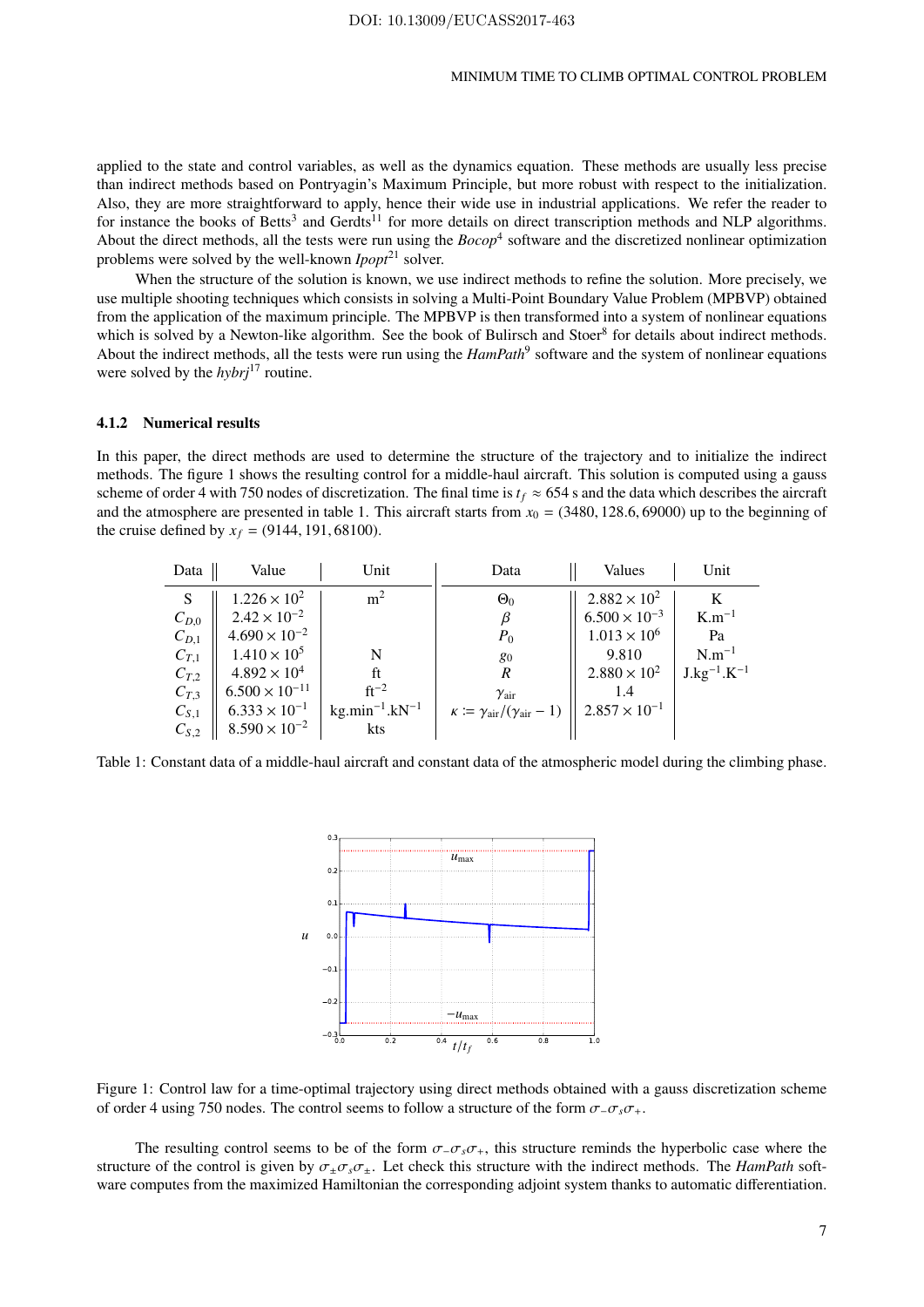Hence, we need to introduce the following true Hamiltonians

$$
h_{\pm}(x, p) := H_0(x, p) \pm u_{\text{max}} H_1(x, p),
$$
  

$$
h_s(x, p) := H_0(x, p) + u_s(x) H_1(x, p),
$$

with  $u_s$  given by eq. (10) and which composed the maximized Hamiltonian

$$
\mathcal{H}(x(t), p(t)) := \begin{cases} h_{-}(x(t), p(t)), \text{ when } 0 \leq t < t_1, \\ h_s(x(t), p(t)), \text{ when } t_1 \leq t < t_2, \\ h_{+}(x(t), p(t)), \text{ when } t_2 \leq t \leq t_f, \end{cases}
$$

where  $t_1$  and  $t_2$  represent the switching times.

*Remark* 4. All the needed expressions of determinants and vector fields, for instance  $D_{001}(x)$ ,  $D_{101}(x)$  or  $f_{01}(x)$ , may be found in the work of Ref.<sup>12</sup>

Finally, we define the shooting function  $S : \mathbb{R}^{5n+3} \to \mathbb{R}^{5n+3}$ 

$$
S(p_0, t_1, t_2, t_f, z_1, z_2) := \begin{pmatrix} x_f - \pi_x(z(t_f, z_2, t_2)) \\ \mathcal{H}(z(t_f, z_2, t_2)) + p^0 \\ H_1(z_1) \\ H_0(z_1) \\ z_2 - z(t_2, z_1, t_1) \\ z_1 - z(t_1, z_0, 0) \end{pmatrix}
$$
(11)

where  $z_0 := (x_0, p_0)$ ,  $\pi_x(x, p) = x$ ,  $z(t_j, z_i, t_i)$  is the solution<sup>1</sup> at  $t_j$  of the initial value problem  $\dot{z}(t) = \vec{\mathcal{H}}(z(t))$ ,  $z(t_i) = z_i$ . The two first conditions represent the boundary conditions of the climbing problem. The third and the fourth conditions are related to the structure of the control and the two final conditions are matching conditions. The shooting method consists in finding a zero of  $S(y)$  with  $y = (p_0, t_1, t_2, t_f, z_1, z_2)$ . To any zero of S is associated a unique BC-extremal of  $(P_{t_f})$ . The *HamPath* software is used to solve the shooting equation  $S(y) = 0$  and we find  $y^*$  such that  $||S(y^*)|| \approx$ 1.07 × 10<sup>-10</sup>. The solution *y*<sup>\*</sup> is composed of  $p_0^* \approx (4.09 \times 10^{-2}, 6.00 \times 10^{-1}, -1.92 \times 10^{-1}), t_1^* \approx 19 \text{ s}, t_2^* \approx 642 \text{ s}$  and  $t_f^* \approx 656$  s. The values of  $z_1^*$  and  $z_2^*$  are omitted as they can be computed by numerical integration. Figures 2 and 3 depict the evolution of the altitude, the velocity and the air slope (which is the control in our dynamics) associated to the  $\sigma_-\sigma_s\sigma_+$  structure.



Figure 2: Evolution of the altitude *h* and of the true air speed *v* associated to the σ−σ*s*σ<sup>+</sup> structure. At the boundaries of the trajectory, we observe that *h* and *v* have opposite variation, for example when the altitude is decreasing the true air speed is increasing. This behavior looks like an energy sharing strategy where, at the beginning of the trajectory, potential energy is transformed into kinetics energy whereas the opposite exchange happens at the end of the trajectory.

<sup>&</sup>lt;sup>1</sup>Numerically,  $z(t_j, z_i, t_i)$  is computed with a high-order Runge-Kutta scheme with adaptative step-size.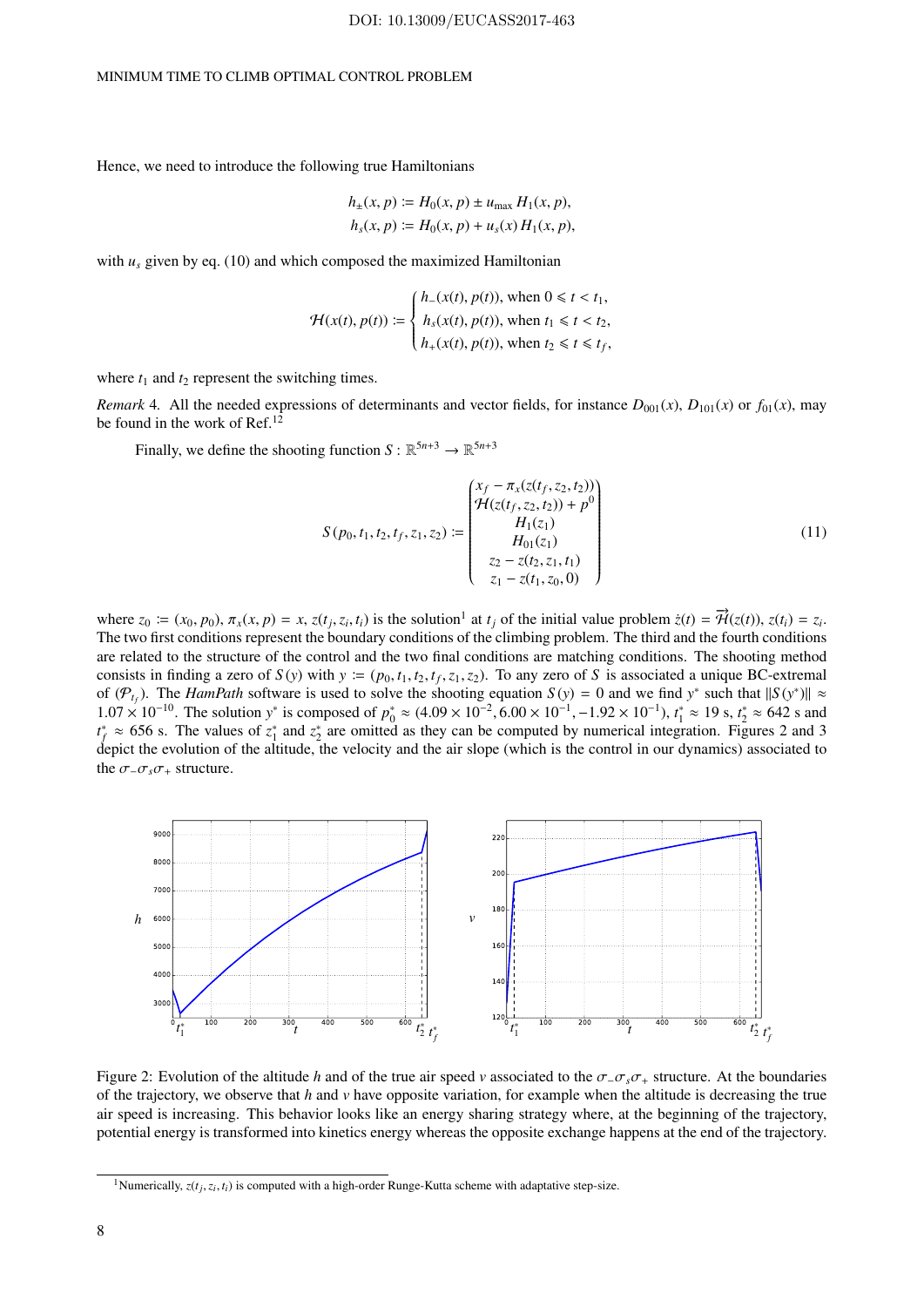

Figure 3: Evolution of the control law associated to the  $\sigma_-\sigma_\nu$  structure.

In a second time, we check *a posteriori* that the trajectory is hyperbolic by computing the values of  $\alpha(\cdot)$ and  $\beta(\cdot)$ , defined on section 3.2, along the singular arc. The validity of the generalized Lendendre-Clebsch condition, see corollary 3.4, along the trajectory is also checked. At the same time, we compute the quantity  $\Lambda(\cdot)$  := det(*J*(·),  $f_0(x(\cdot))$ ,  $f_1(x(\cdot))$ ) in order to check the absence or presence of a conjugate time on  $[t_1^*, t_2^*]$ . The results of these computations are presented in figures 4 and 5. The values of  $\alpha(\cdot)$  and  $\beta(\cdot)$  on  $[t_1^*, t_2^*]$  are consistent with the hyperbolic case. In addition, the hyperbolic trajectory satisfy the sufficient conditions of optimality since  $\Lambda(t) \neq 0$  on  $(t_1^*, t_2^*]$ . In conclusion, this hyperbolic trajectory is locally a *C* 0 -optimal trajectory.



Figure 4: Evolution of the quantities  $\alpha(\cdot), \beta(\cdot)$  and  $D_0(x(\cdot)) D_{101}(x(\cdot))$  along the singular arc. The generalized Legendre-Clebsch condition from corollary 3.4 is satisfied all along the singular arc as  $D_0(x(\cdot)D_{101}(x(\cdot)) > 0$ . The signs of  $\alpha(\cdot)$ and  $\beta(\cdot)$  along the singular arc confirm that we have an hyperbolic trajectory.

#### 4.2 Small-time analysis at the beginning of the trajectory

From now on, we know that our hyperbolic trajectory is locally time-optimal. In this section and the following, we intend to study the deformation of this trajectory with respect to some parameters, focusing our analysis on the hyperbolic case. We aim to study the influence of the initial and final conditions by fixing the initial speed, the initial altitude and the final altitude but making the initial mass  $m_0$  and the final velocity  $v_f$  varying in predefined ranges  $(m_0 \in [48\ 000\ 72\ 000]$  kg and  $v_f \in [190\ 250]$  m.s<sup>-1</sup>) which are admissible values for the chosen aircraft. Let emphasize that the final mass  $m_f$  is free. The goal now is to give the optimal structure depending on the two parameters  $m_0$  and  $v_f$ . More precisely, we want to determine for a given couple  $(m_0, v_f)$ , the type of the bang arcs at the beginning and the end of the trajectory. We present the analysis made at the beginning of the trajectory. In a similar way, we can study the end of the trajectory.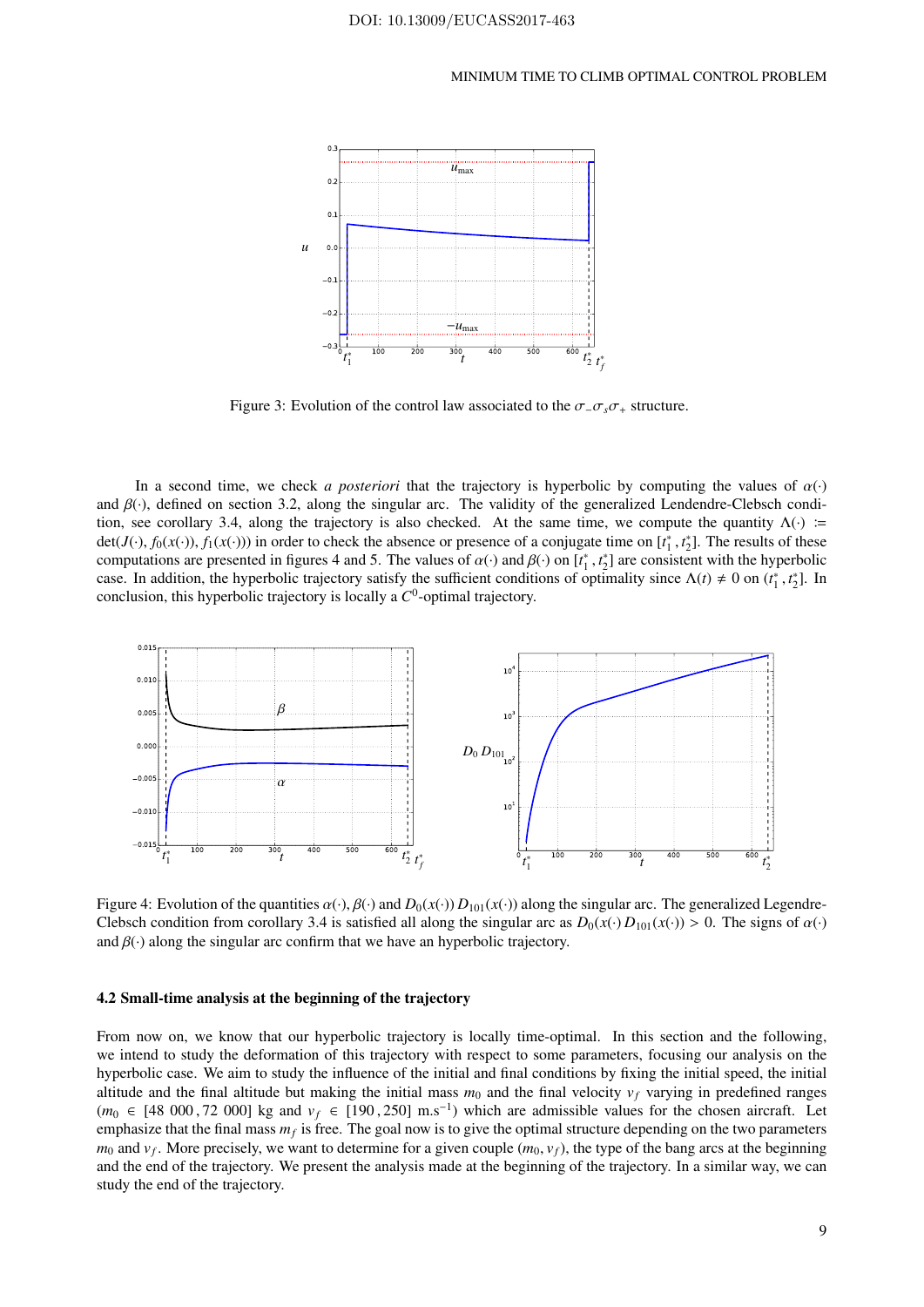

Figure 5: Evolution of  $\Lambda(\cdot) = \det(f_0(x(\cdot)), f_1(x(\cdot)), J(\cdot))$  on  $[t_1^*, t_2^*]$  where  $J(\cdot)$  represents the Jacobi field. As  $\Lambda(t) < 0$ for all *t* in  $(t_1^*, t_2^*]$ , we observe the absence of conjugate points on  $[t_1^*, t_2^*]$  and then the singular arc in  $\sigma_- \sigma_s \sigma_+$  is locally time-optimal.

In the aircraft dynamics, the mass *m* is considered as a slow variable. In other words, the mass *m* evolves much more slowly than the altitude and the velocity. Let consider small-time variation, the evolution of the mass can be omitted and then the dynamics can be reduced to a planar dynamics, given by

$$
\dot{\bar{x}}(t) = \bar{f}_0(\bar{x}(t)) + u\bar{f}_1(\bar{x}(t)),
$$

where  $\bar{x} := (h, v)$  and

$$
\bar{f}_0(\bar{x}) := \left(\frac{0}{m_0} - \frac{1}{2}\frac{\rho(h)S\,v^2}{m_0}C_{D,0} - 2\frac{m_0g_0^2}{\rho(h)S\,v^2}\right), \quad \bar{f}_1(\bar{x}) := \left(\begin{matrix} v \\ -g_0 \end{matrix}\right).
$$

Let consider the beginning of the trajectory and let  $\bar{x}_0 := (h_0, v_0)$  denote the initial point of this dynamics associated to the initial constant mass  $m_0$ . The singular set in dimension 2, which contains the singular extremals, is given by  $S := {\bar{x} \in \mathbb{R}^2 \mid \det(\bar{f}_1(\bar{x}), \bar{f}_0( \bar{x}) = 0}$ . It depends on  $m_0$  and locally if 0 is a regular value of the application  $\bar{x} \mapsto \Psi(\bar{x}) \coloneqq \det(\bar{f}_1(\bar{x}), \bar{f}_{01}(\bar{x}))$ , then each connected component of  $\Psi = 0$  is diffeomorphic to the circle or the real line. Let assume there exists only one connected component diffeomorphic to the real line and let consider a point  $\bar{x}_0 \notin S$ . Then, two cases may occur: either  $\bar{x}_0$  is below the line which represents *S* or it is above.

The figure 6 depicts the behavior of the negative bang and positive bang trajectories from  $\bar{x}_0$ . Since the full trajectory is of the form  $\sigma_{\pm}\sigma_{s}\sigma_{\pm}$ , the purpose of the bang arcs is to connect the singular arc. Then if  $\bar{x}_0$  is below *S*, according to figure 6, an arc  $\sigma$ <sub>-</sub> must begin the trajectory. On the other hand if  $\bar{x}_0$  is above *S*, an arc  $\sigma$ <sub>+</sub> must begin the trajectory. For a given mass  $m_0$  and a given altitude  $h_0$ , we denote by  $v_0^S$  the associated velocity such that the point  $(h_0, v_0^S) \in S$ . The figure 7 shows the evolution of  $v_0^S$  for  $m_0 \in [48\ 000, 72\ 000]$ . In this figure we compare  $v_0^S$  and  $v_0$ . Since  $v_0$  is constantly equal to 128.6 m.s<sup>-1</sup> we observe that  $v_0^S > v_0$  for every  $m_0$  in [48 000, 72 000]. As a consequence, in any case the point  $\bar{x}_0 = (h_0, v_0)$  is below the line which represents the singular set *S* and then we must start with a negative bang. The same argumentation may be used at the end of the trajectory to determine the nature of the final bang. In our situation, we can have both cases  $\sigma_-\sigma_s\sigma_{\pm}$  depending on the value of  $v_f$ .

#### 4.3 Local classification of the optimal structure with respect to  $\bar{m}_0$  and  $v_f$

Locally, we search BC-extremals of the form  $\sigma_-\sigma_s\sigma_{\pm}$ . Let consider the separating trajectory  $\sigma_-\sigma_s$ . We note again H the maximized Hamiltonian associated to this structure, and it is defined by

$$
\mathcal{H}(z(t)) := \begin{cases} h_{-}(z(t)), \text{ when } 0 \leq t < t_1, \\ h_{s}(z(t)), \text{ when } t_1 \leq t \leq t_f. \end{cases}
$$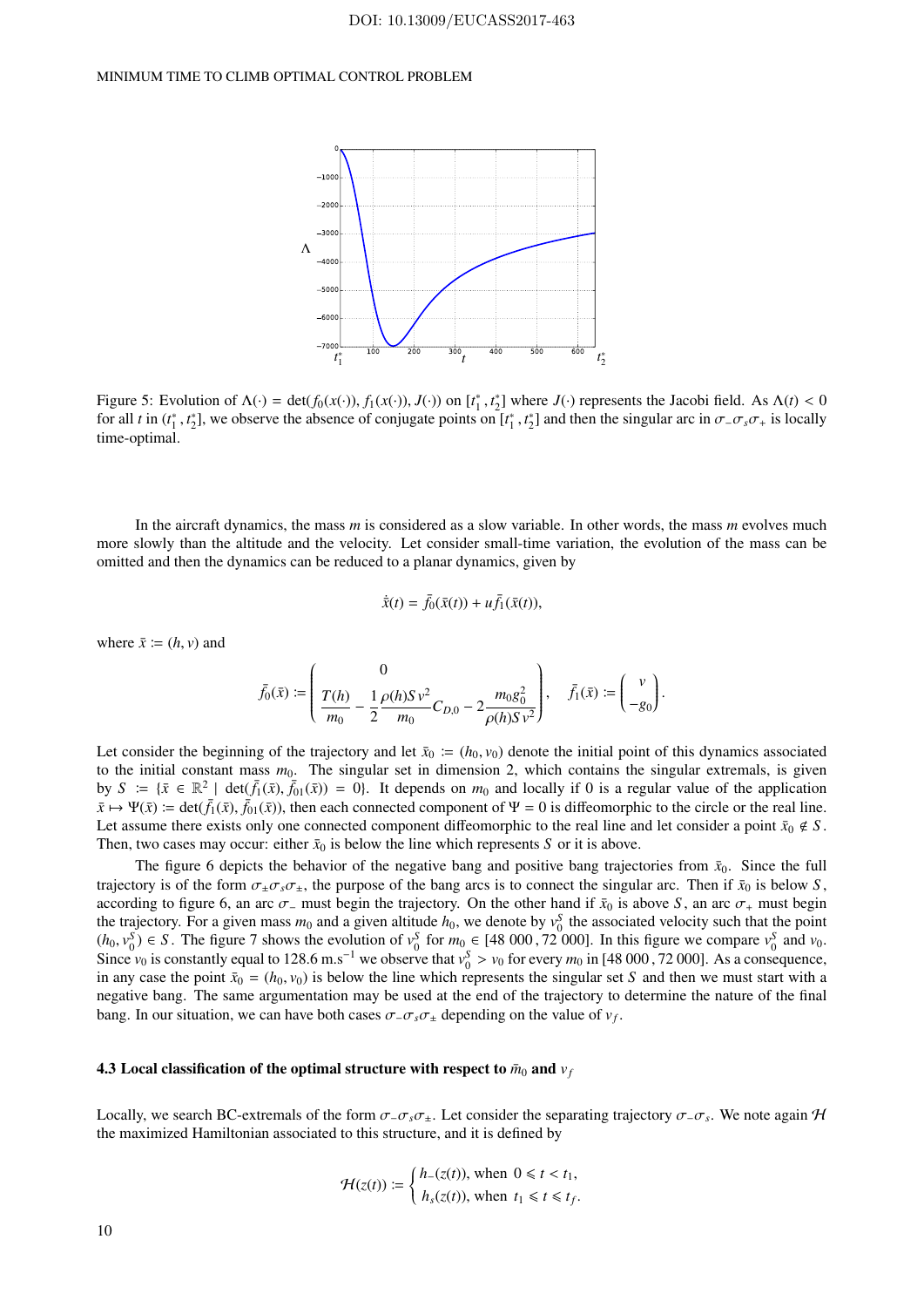

Figure 6: Local representation of the negative bang (the green curve) and the positive bang (the red curve) trajectories from  $\bar{x}_0$ . On the left (resp. right),  $\bar{x}_0$  is located below (resp. above) the blue line which represents locally the singular set *S*. On the left figure, the only way to connect the singular trajectory  $\sigma_s$ , which is time-optimal, is to follow an arc  $\sigma$ <sub>-</sub> whereas on the right figure the only way to connect  $\sigma_s$  is to follow an arc  $\sigma_+$ .



Figure 7: Representation of  $v_0$  and  $v_0^S$  in relation with the initial mass variation. The quantity  $v_0^S$  is computed such that  $\hat{x}_0 = (h_0, v_0^S) \in S$  with  $h_0$  fixed and  $\hat{m_0} \in [48\,000, 72\,000]$ . The sign of the quantity  $v_0^S - v_0$  indicates if the initial point  $\bar{x}_0$  is above or below the singular set *S*. We observe that  $v_0^S - v_0 > 0$  for all  $m_0$  and then  $\bar{x}_0$  is below the singular set *S* for every  $m_0 \in [48\ 000\ 72\ 000]$ .

The shooting function denoted  $S_{\textit{-}s}$  associated to this trajectory is defined by

$$
S_{-s}(p_0, t_1, t_f, z_1) := \begin{pmatrix} h_f - h(t_f; t_1, z_1) \\ \mathcal{H}(z(t_f; t_1, z_1)) + p^0 \\ p_m(t_f; t_1, z_1) \\ H_1(z_1) \\ H_01(z_1) \\ z(t_1; 0, z_0) - z_1 \end{pmatrix}
$$

where  $z_0 := (x_0, p_0)$ ,  $z(t_j; t_i, z_i)$  is the solution at  $t_j$  of the initial value problem  $\dot{z}(t) = \vec{\mathcal{H}}(t)$ ,  $z(t_i) = z_i$  and  $p_m$  is the adjoint variable associated to the mass *m*. The *HamPath* package is used to solve the shooting equation  $S_{-s}(y) = 0$ ,  $y := (p_0, t_1, t_f, z_1)$ , and we find  $y^* := (p_0^*, t_1^*, t_f^*, z_1^*)$  such that  $||S(y^*)|| \approx 6.1 \times 10^{-9}$ . The solution is composed of  $p_0^* \approx (6.08 \times 10^{-2}, 1.12, -2.72 \times 10^{-2}), t_1^* \approx 78.7$  s and  $t_f^* \approx 889$  s. The value  $z_1^*$  is omitted since it can be computed by numerical integration. The *HamPath* package may also be used to realize a differential continuation on a parameter. See the book of Allgower and Georg<sup>1</sup> for details about differential path-following methods and we refer to the presentation of the software<sup>9</sup> for details about the implementation of these methods in the *HamPath* code. We use this functionality on the initial mass from  $m_0 = 72\,000$  kg up to  $m_0 = 48\,000$  kg. The figure 8 depicts locally the structure of the trajectories in relation with the initial mass and the final velocity. The blue curve, computed by numerical continuation, represents all the trajectories which end on the singular set. As the final altitude  $h_f$  is fixed, the final velocity  $v_f$  of each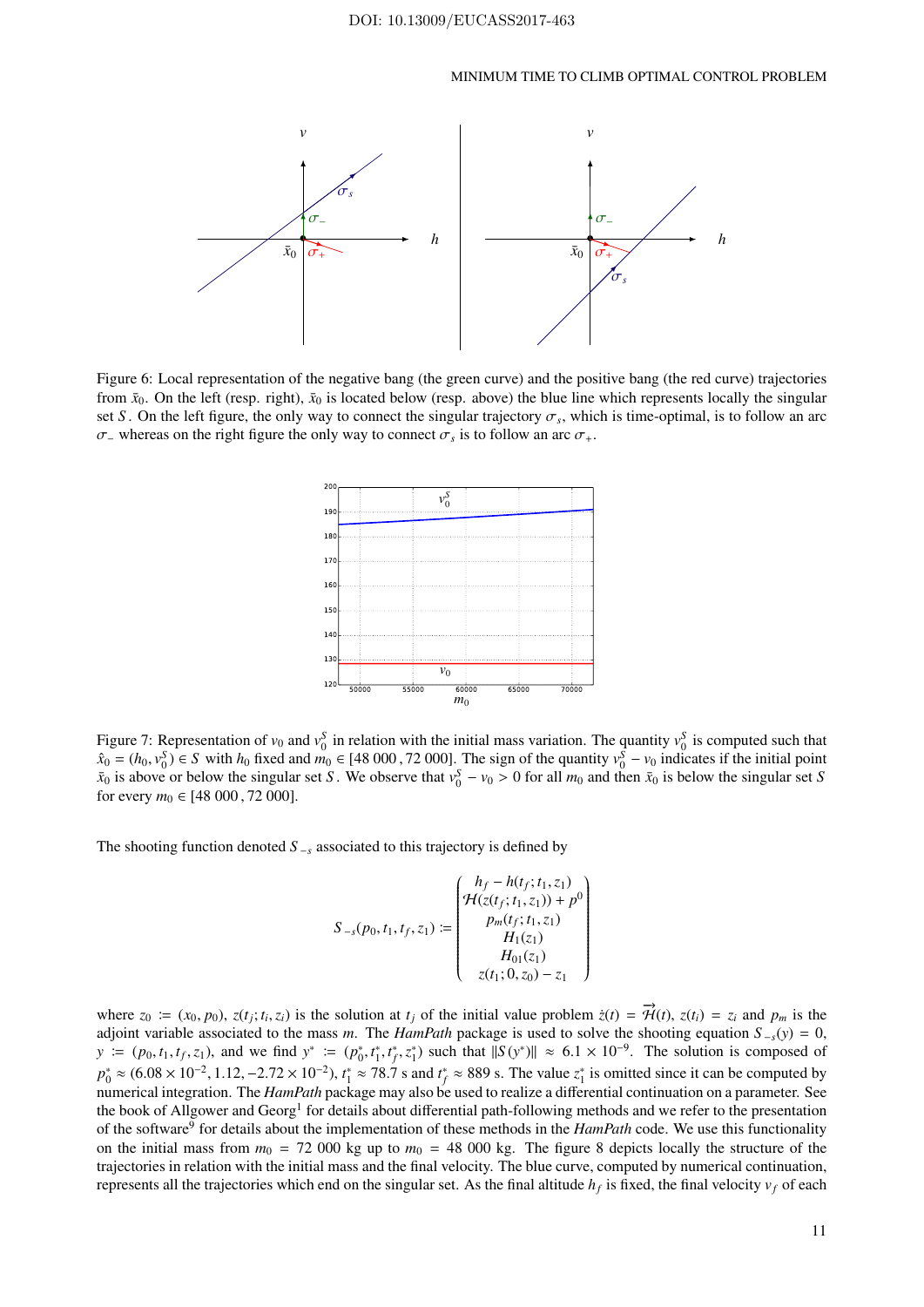of these trajectories is adjusted to be on this set. We note  $v_{f,m_0}$  the final velocity associated to the initial mass  $m_0$  for which the associated trajectory ends on the singular set. This particular trajectory is the boundary between σ−σ*s*σ<sup>−</sup> and  $\sigma$ <sub>-</sub> $\sigma_s \sigma$ <sub>+</sub> trajectories. The classification given in figure 8 shows that if  $v_f$  is below  $v_{f,m_0}$ , the final bang is a positive one and if  $v_f$  is above  $v_{f,m_0}$  it is a negative one.

*Remark* 5*.* It has not been proven that this classification gives time-optimal trajectories but we may emphasize that the reference trajectory, from section 4.1.2, satisfies necessary and sufficient conditions of local optimality and we mention that this classification has been obtained thanks to an analysis of small-time optimal trajectories.



Figure 8: Local classification of the optimal structure with respect to the initial mass and the final velocity of the climbing phase. Note that this final velocity is also the cruise velocity.

## 5. Conclusion

In this paper, the time-optimal control problem of an aircraft in its climbing phase is modeled as a Mayer problem. Firstly, the four dimensional dynamics is reduced into a three dimensional dynamics to deal with the singular perturbation phenomenon. This reduced system is a single-input control system where the control appears linearly. The behavior of bang-bang extremals near the switching surface with the characterization of the singular trajectories are studied in the particular case of the dimension 3 throughout geometric analysis. Combining these results with numerical methods and small-time considerations leads to sketch a local classification of fairly time-optimal climbing trajectories depending on the initial mass and the cruise speed.

This study does not take into account states constraints which should be fulfilled during the climbing phase. For instance, the *Computed Air Speed* (CAS) and the number of mach (M) are limited by the *Operation Maximal Speed* (VMO) and by the *Maximal Mach Operation* (MMO). The figure 9 shows the evolution of the two velocity constraints  $c_1(x)$  i= CAS(*x*) – VMO and  $c_2(x)$  i= M(*x*) – MMO for a trajectory of the form  $\sigma$ <sub>−</sub> $\sigma$ <sub>s</sub> $\sigma$ <sub>+</sub> with  $m_0$  = 69 000 kg and  $v_f$  = 191 m.s−<sup>1</sup> . In this example none of these constraints are saturated but a more exhaustic study is necessary to understand the behavior of the trajectories in presence of state constraints. A methodology closed to the unconstrained case can be applied except that the geometric study should be based on a maximum principle with state constraints which is presented, for example, in the work of Jacobson<sup>13</sup> *et al.* and Maurer.<sup>16</sup> Besides, the small-time considerations could also be used and could give some interesting results on the structure of time-optimal trajectory with state constraints as it was done for the space shuttle reentry problem in the work of Bonnard *et al.*<sup>6</sup>

## References

- [1] E. Allgower and K. Georg. *Introduction to numerical continuation methods*, volume 45 of *Classics in Applied Mathematics*. Soc. for Industrial and Applied Math., Philadelphia, PA, USA, 2003.
- [2] M. D. Ardema. *Singular perturbations in flight mechanics*. PhD thesis, 1977.
- [3] J. T. Betts. *Practical Methods for Optimal control Using Nonlinear Programming*. Advances in Design and Control. Soc. for Industrial and Applied Math., Berlin, Heidelberg, New-York, 2001.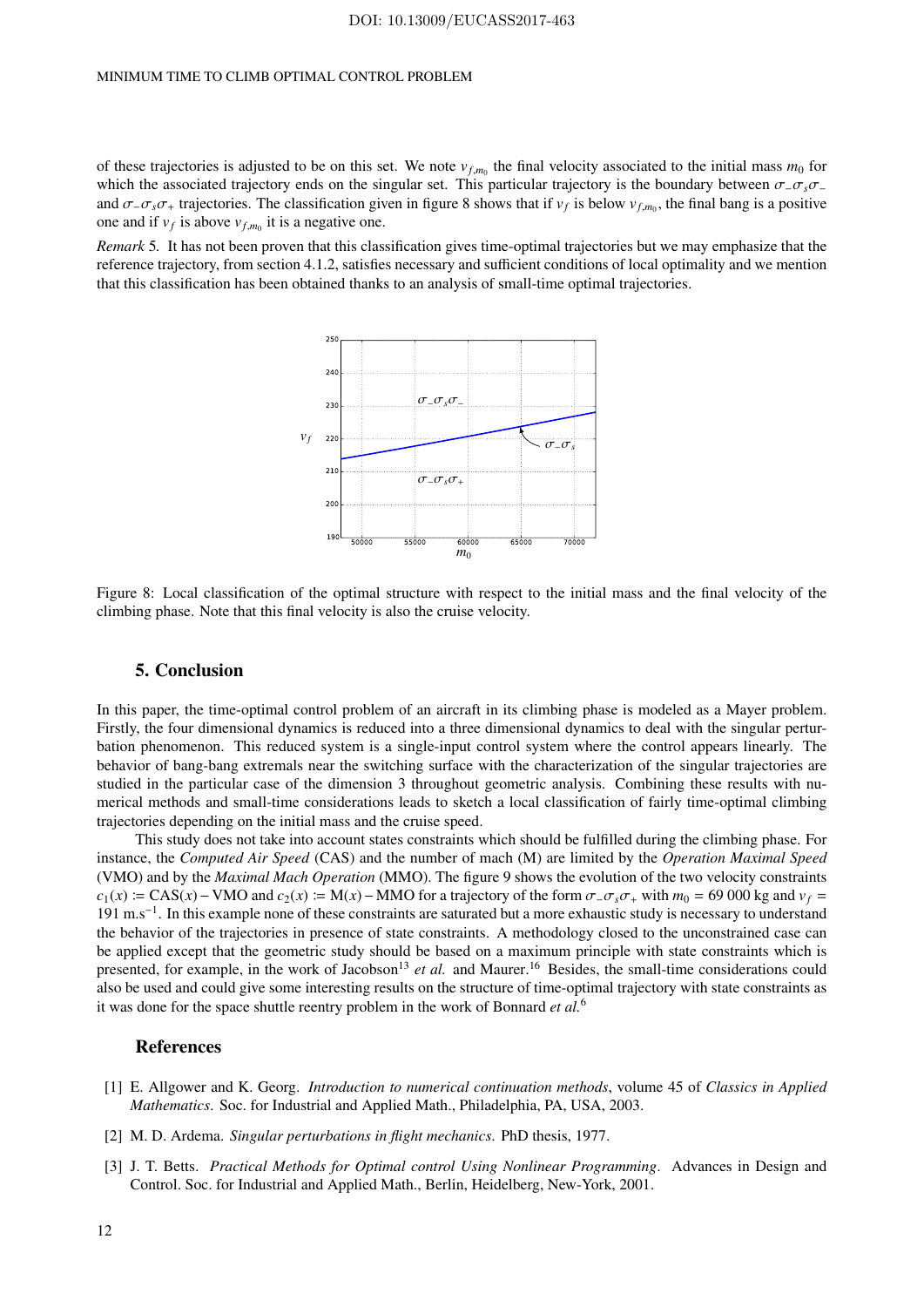

Figure 9: Evolution of the speed constraints  $c_1$  and  $c_2$  along the time-optimal trajectory associated to the structure σ−σ*s*σ+. All along the trajectory none of these constraints are saturated.

- [4] J. F. Bonnans, D. Giorgi, V. Grelard, B. Heymann, S. Maindrault, P. Martinon, and O. Tissot. Bocop a collection of examples. Technical report, INRIA, 2016.
- [5] B. Bonnard and M. Chyba. *Singular Trajectories and their Role in Control Theory*. Springer-Verlag, Berlin, Heidelberg, Paris, 2003.
- [6] B. Bonnard, L. Faubourg, G. Launay, and E. Trélat. Optimal control with state constraints and the space shuttle re-entry problem. *J. Dyn. Control Syst.*, 9(2):155–199, 2003.
- [7] B. Bonnard and I. Kupka. Théorie des singularités de l'application entrée/sortie et optimalité des trajectoires singuliéres dans le problème du temps minimal. *Forum Math.*, 5(2):111—159, 1993.
- [8] R. Bulirsch and J. Stoer. *Introduction to numerical analysis*. Springer, New-York, 2002.
- [9] J.-B. Caillau, O. Cots, and J. Gergaud. Differential continuation for regular optimal control problems. *Optim. Methods Softw.*, 27(2):177–196, 2012.
- [10] O. Cots, J. Gergaud, and D. Goubinat. Time-optimal aircraft trajectories in climbing phase and singular perturbations (regular paper). In *IFAC World Congress, Toulouse, 09*/*07*/*2017-14*/*07*/*2017*, 2017.
- [11] M. Gerdts. *Optimal control of ODEs and DAEs*. De Gruyter Textbook, 2011.
- [12] D. Goubinat. *Contrôle optimal géométrique et méthodes numériques : application à un problème de montée d'un avion*. PhD thesis, INP-ENSEEIHT, juin 2017.
- [13] D. H. Jacobson, M. M. Lele, and J. L. Speyer. New necessary conditions of optimality for control problems with state-variable inequality constraints. *J. Math. Anal. Appl.*, 35:255–284, 1971.
- [14] A. J. Krener. The high order maximal principle and its application to singular extremals. *SIAM J.Control Optim.*, 1(299):256–293, 1977.
- [15] I. Kupka. Geometric theory of extremals in optimal control problems. i. the fold and maxwell case. *Trans. Amer. Math. Soc.*, 299(1):225–243, 1987.
- [16] H. Maurer. On optimal control problems with bounded state variables and control appearing linearly. *SIAM J. Cont. Optim.*, 15(3):345–362, 1977.
- [17] J. J. Moré, B. S. Garbow, and K. E. Hillstrom. User guide for minpack-1. Technical Report ANL-80-74, Argonne National Library, 1980.
- [18] N. Nguyen. Singular arc time-optimal climb trajectory of aircraft in a two-dimensional wind field. *AIAA Guidance, Navigation and Control Conference and Exhibit*, 2006.
- [19] D. Poles. Base of Aircraft DAta (BADA) aircraft performance modelling report. Technical Report 2009-09, Eurocontrol, september 2009.